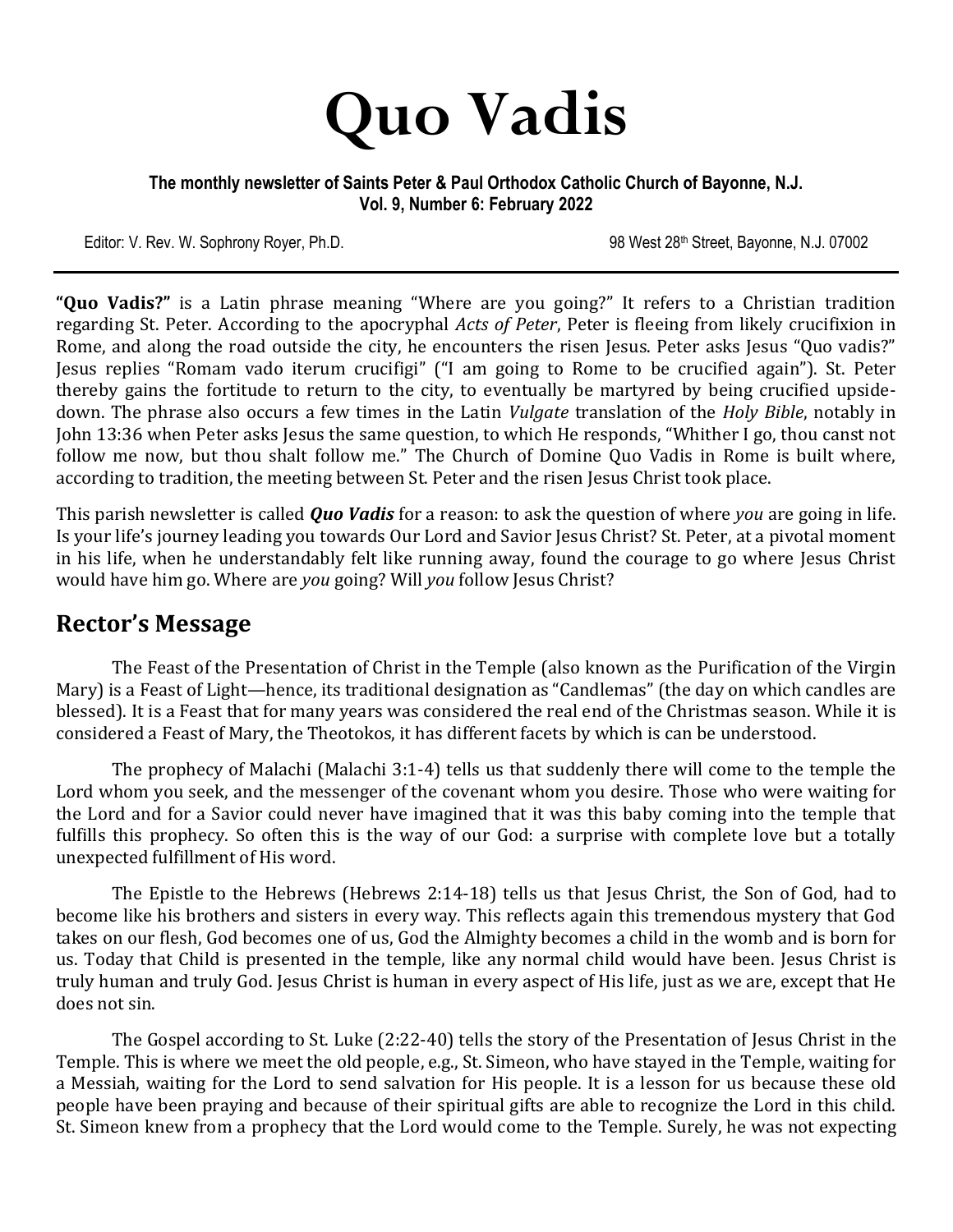this 40-day old child! Yet St. Simeon is able to recognize in this Child, the Savior of the world. This can encourage us to pray and to become old praying. The more we pray, the more we see in the spiritual world.

The 84-year-old prophetess Anna is another model of old age. She had no prophecy ahead of time, but recognizes this Child as the Redeemer and gives thanks to God (cf. Luke 2:36-40). Once more we are reminded to keep praying and to trust in the Lord. God never abandons His people. Salvation and Redemption are at work today in our lives and in our world, even when we seem blind to these realities. Not all recognized the Savior and Redeemer in the Child Jesus. Not all can see the work of God today. Let us rejoice in the gift of faith.

## **Excerpt from the Church Fathers**

*"She goes up, therefore to the temple, she who was more exalted than the temple, clothed with a double glory— the glory, I say, of undefiled virginity, and that of ineffable fecundity, the benediction of the law, and the sanctification of grace. Wherefore he says who saw it: And the whole house was full of His glory, and the seraphim stood round about him; and one cried unto another, and said, 'Holy, holy, holy, is the Lord of hosts: the whole earth is full of His glory.' Isaiah 6:3."*

— St. Methodius of Olympus, Homily on Simeon and Anna, Par. 4.

# **Lives of the Saints**

### *St. Richard the Pilgrim, King of Wessex – commemorated on February 7th*

St. Richard was from Wessex, England. He appears to have been an Anglo-Saxon or Brythonic "under-king" in Wessex, and ascended the throne in 688. His wife was St. Wuna of Wessex, and they were the parents of St. Willibald, Bishop of Eichstätt, St. Winibald, Abbot of Heidenheim, and Walpurga, St. Abbess of Heidenheim. He obtained by his prayers the recovery of his three-year-old son Willibald, whom he laid at the foot of a great crucifix erected in a public place in England, when the child's life was despaired of in a grievous sickness.

In 720, he entrusted his eleven-year-old daughter Walpurga to the Abbess of Wimborne in Dorset, renounced his estates, and set sail with his two sons from Hamblehaven near Southampton. They landed in France and temporarily stayed in Rouen. From there, they set off on the pilgrimage route to Italy, where they prayed at shrines situated along the way. St. Bede states that he abdicated after 37 years, i.e., 725–26. The *Anglo-Saxon Chronicle* also refers to him abdicating in and around 726, and then traveling to Rome and dying there.

St. Richard died unexpectedly after developing a fever in Lucca, Tuscany, where he was buried in the Church of San Frediano, founded by the Irish monk Fridianus. Miracles were reported to have occurred at his tomb and a cult venerating him developed. The people of Lucca gave him the name "Richard" (his real name is uncertain.) and embellished their accounts of his life, e.g., an apocryphal story described him as the "Duke of Swabia" in Germany. His son, Willibald, continued the pilgrimage to the Holy Land. Richard's niece, a nun at Heidenheim called Hygeburg (or Huneburc), wrote an account of the pilgrimage, entitled "Hodoeporicon" (historians date the text between 761 and 786). Hygeburg is the first known Englishwoman to have written a full-length literary work and the only woman author of a saint's life from the Carolingian period.

Some of St. Richard's relics were transported to Eichstätt, where St. Willibald eventually became Bishop. Richard's feast day is February 7th. St. Richard is depicted with the Blessed Mother and his three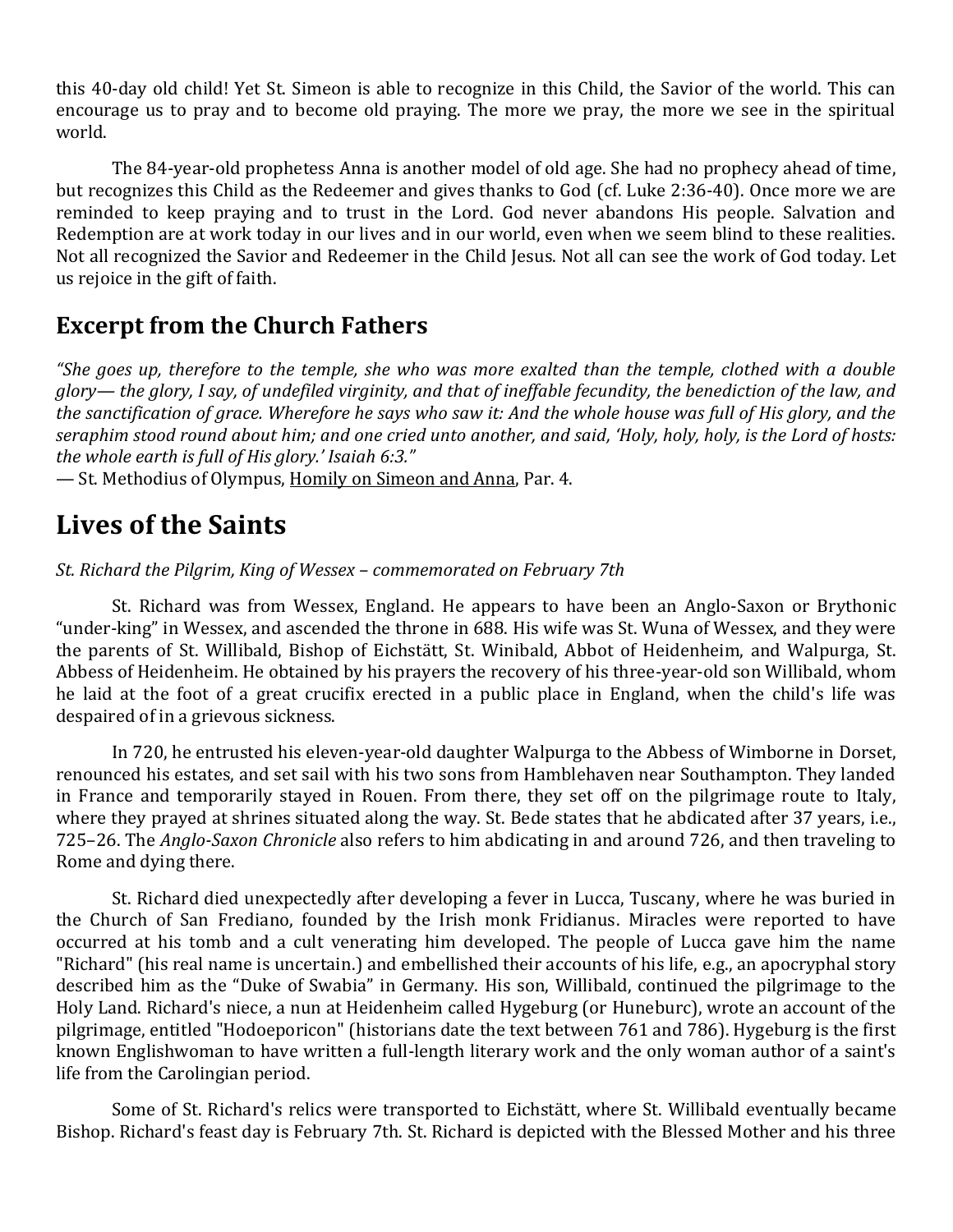children at Eichstätt Cathedral, and in religious artworks, he is portrayed as a royal pilgrim in an erminelined cloak with two sons, one a bishop and one an abbot, with his crown lying on a book. St. Richard is particularly venerated at Heidenheim, Germany (in Bavaria) and Lucca, Italy (in Tuscany).

# **Modern Theological Classics**

### The Didache (or, The Lord's Instruction to the Gentiles through the Twelve Apostles)

### **ITS IMPORTANCE**

It is undoubtedly one of the oldest documents, if not the oldest, of Christian antiquity. It is the oldest source of ecclesiastical law or church manual which we possess. In early Church, especially in Egypt, Syria and Palestine, the Didache was very highly esteemed. It was known by name, and in part (by quotation), from St. Clement of Alexandria, Origen and St. Athanasius. F.L. Cross states that the discovery of this work as a guide of an educational teaching and church order is the most important discovery in the field of the Fathers' literature in the last one hundred years. This work was used in many liturgical works and the writings concerning the church order and law, such as the Didascalia, Apostolic Tradition of Hippolytus and the Apostolic Constitutions.

### **THE AUTHOR**

It would be rash to presume, as Duchebne suggested, that the title points to apostolic authorship. The text in no wise justifies this. This author's intention, evidently, was to give a brief summary of the doctrine of Christ as taught to the nations by the Apostles. This then explains the title. Naturally, the Didache was not attributed to a specific author, as it was a summary of our Lord's teachings to the Apostles through their evangelism to the Gentiles. It is in fact, a collection, which the writer put in harmony. There is no ground for a theory of borrowing from a Jewish work; no evidence for such a work, and the Didache is specifically Christian in character.

### **DATE**

The question of the date of this work was raised, and it has been located all the way from A.D 70 to A.D 180. J. P. Audet, who published a very thorough study of the title work in 1958, has argued that the first half (thorough 11:2) comes from about A.D 70, while the rest was added not long afterwards. Perhaps as a whole book it should be dated about the last third of the first century, possibly around A.D 906. Its writing dated back to the second half of the first century and not to the Apostolic era for the following reasons: 1. The details contained in it refer to the stability of the Church situation. This had been realized at the end of the Apostolic time. 2. Most of the quotations are derived from the Gospel according to St. Matthew, which means that it was not collated before 90 A.D. 3. It does not deal with the attitude of Judaism, which was the first and the essential problem the Church faced at the Apostolic Age. Nevertheless, the work had an inner witness that it was collated at a time very close to the Apostolic era, for the following reasons: 1. Mentioning the running water in baptism, and the absence of any text of the creed. 2. Its language was very simple, which fitted the period of the change, from the writing of the New Testament to the writings of the church.

### **PLACE**

Some scholars state that the method of the Two Ways used here indicates its place of origin as the East, perhaps Syria or Alexandria. Some scholars state that Alexandria is the place of its origin for the following reasons: 1. Alexandria used the method of the Two Ways, such as in the Apostolic Church order (The Egyptian Church Order). 2. Some statements were quoted by Egyptian writers, such as St. Clement of Alexandria. 3. The Egyptian bishop, Serapion, (4th century) used it in his Eucharistic Prayers. 4. It used the doxology, which was popular in Egypt, for it used the words "power" and "glory" and did not use the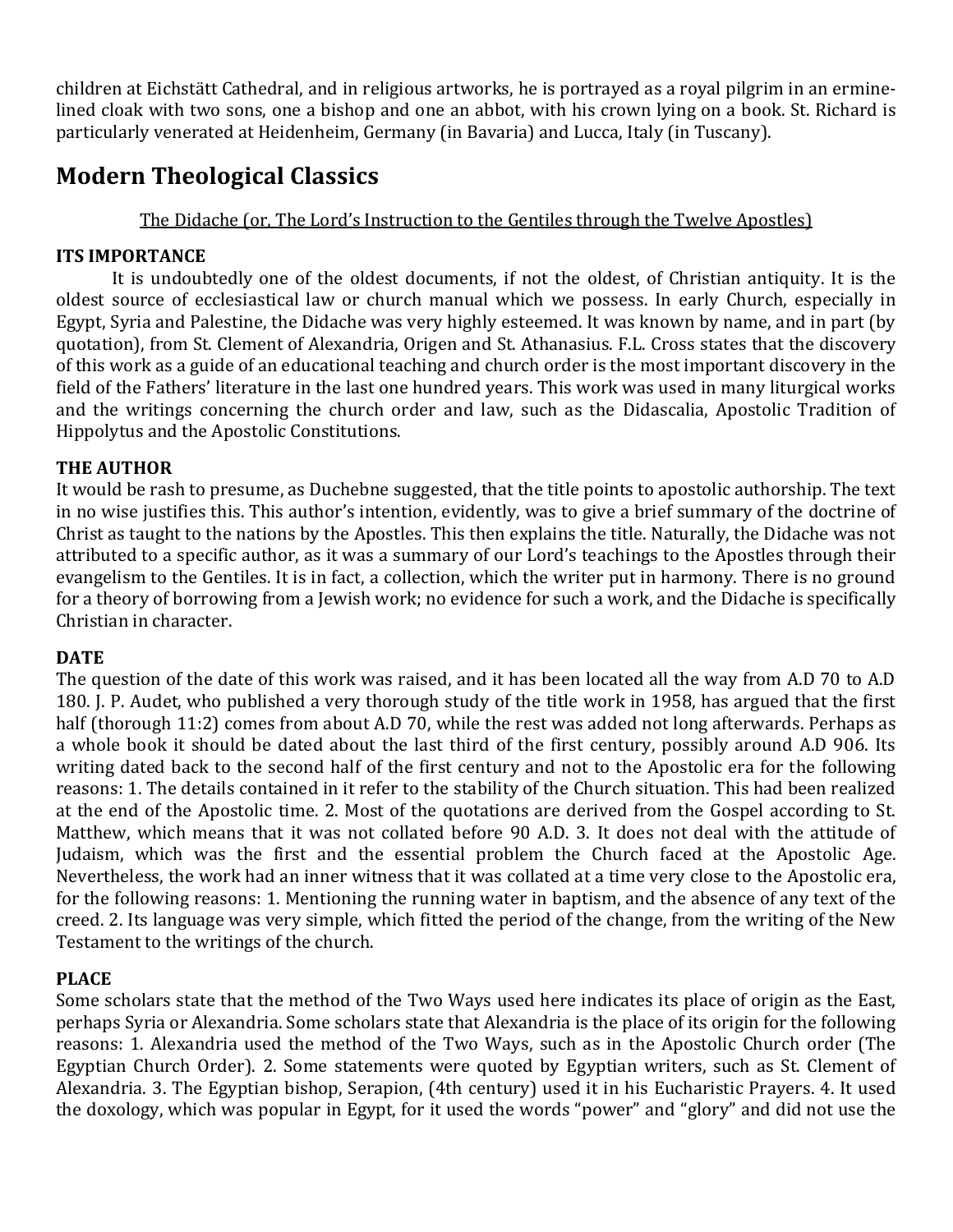word "kingdom." Other scholars see that the place of writing was in Syria or Palestine depending on the allusion in § 9 to the "corn scattered upon the mountains."

### **ITS HISTORY**

The complete text of this book of religious instructions was discovered in 1873 A.D. by Philotheos Bryennios, Greek Orthodox Metropolitan of Nicomedia, in the Jerusalem Codex (A.D. 1052 or 1056) and was published in 1883 (the epistles of St. Barnabas and St. Clement of Rome were discovered also.)

### **CONTENTS**

Judging by the title only, one might expect the Didache to reveal the evangelical preaching of our Lord Jesus Christ. Rather it contains ecclesiastical rituals of the time, instructions on the organization of communities, and regulations pertaining to liturgical functions. We here present a summary of directions, which offer us an excellent picture of Christian life in the second century. In fact, we here have the oldest Church-Order, and the venerable prototype of all the later collections of Constitutions or Apostolic Canons with which church law in the East and in the West began. This document enriched and deepened, in an amazing way, our knowledge of the beginnings of the Church.

This work can be divided into four sections, or rather in three sections and a conclusion:

### **FIRST SECTION: CHRISTIAN BEHAVIOR**

(1-6) Instructions in Christian ethics, containing description of the Two Ways: of Life (1-4), and of Death (5-6). It is a high-toned moral catechism preparatory to baptism, exhorting the catechumens to walk in the path of righteousness and be cautious of that of unrighteousness. The method of the "Two Ways" was used by the Jewish writers, but here it is based on the teaching of our Lord Jesus Christ. The author of this section may have borrowed from the description of the Two Ways in the Epistle of Barnabas, or vice versa, but it is unlikely that both borrowed from an older source. It illustrates that life is found in the teaching of our Lord Jesus Christ, while death is ignoring these teachings. It focused on the Christian way of spiritual life, especially as demonstrated in the teachings of the sermon on the mount. The text begins thus: There are two ways, one of life and one of death, and there is a great difference between the two ways. "First of all, love the God who made you; secondly, your neighbor as yourself; and all things whatsoever you would not have befall yourself, do not do to another." 1:1,2. The description of the way of life: 1. Love, even to the enemies. [1:2-5] 2. Purity. [1:3] 3. Longing for giving and not for receiving. [1:5] 4. Obedience of the divine commandments. [4:13] 5. Teaching our children the fear of God [4:9]. 6. Confession of sins: [In church confess your transgressions, and do not come to prayer with an evil conscience [4:14.] 7. Not to be outside God. [6:1] 54 8. Carrying the yoke of the Lord. [6:2]. The description of the way of death: 1. Committing sins and impurity. [5:1] 2. Violence, especially against the truth. [5:2].

*Fr. Tadros Y. Malaty,<sup>1</sup> "The Apostolic Fathers," pp. 50-53.*

# **Recipe of the Month**

### Winter Vegetable Curry

*Perk up winter vegetable leftovers like cooked carrots, parsnips, roast potatoes, and greens, with this fragrant coconut-milk curry.*

<sup>1</sup> Fr. Tadros Y. Malaty (b. 3/16/1937) is a Coptic Orthodox priest, theologian, and prolific writer, based at the famous Church of St. George in Sporting, Alexandria, Egypt. His theological, spiritual, liturgical, and historical books are characterized by an abundance of biblical and patristic references. He composed a complete set of patristic commentaries that cover the entire Old and New Testaments, and he has authored many books about the lives of the Early Church Fathers and Martyrs that reveal how they led their lives as a "living Bible" and as role models for all Christians. In the 1960's he began publishing his books and booklets in Arabic, and many of them have since been translated into English.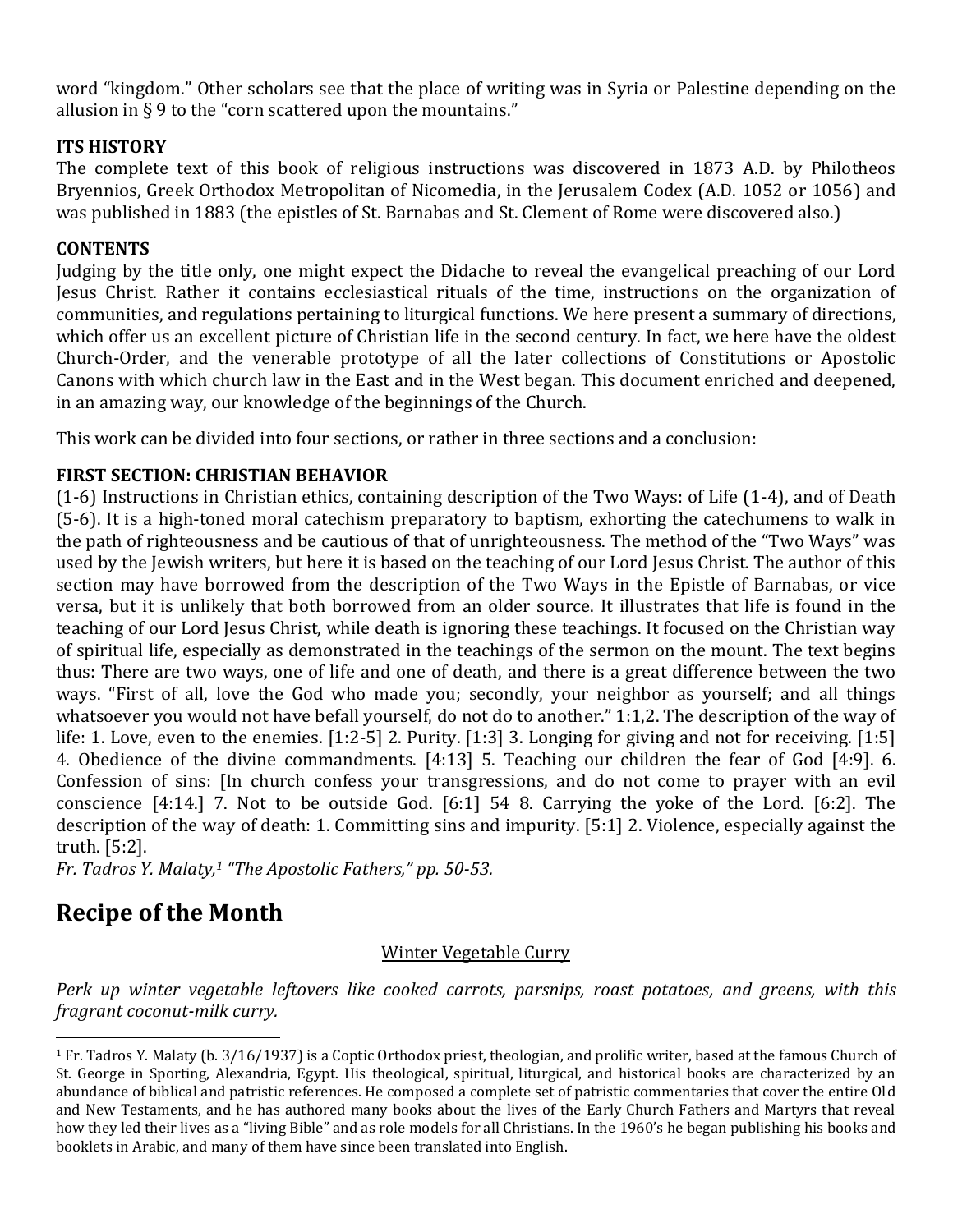### **Ingredients:**

- 4 tbsp coconut or olive oil
- 1 tbsp black mustard seeds
- 10 fresh or 20 dried curry leaves
- 150 g./5 $\frac{1}{2}$  oz. shallots, finely sliced
- 3 large garlic cloves, finely sliced
- 40 g./1 $\frac{1}{2}$  oz. ginger, peeled and finely chopped
- 30 g./1 oz. fresh coriander, stalks finely sliced, leaves roughly chopped
- $\bullet$   $\frac{1}{2}$ –1 red chilli, finely sliced
- 2 tsp. ground turmeric
- 2 x 400 ml. tins coconut milk
- 150 ml./5 fl. oz. vegetable stock or water
- 600 g/1 lb. 5 oz. cooked seasonal vegetables (such as parsnips, roast potatoes, carrots or squash)
- 200 g./7 oz. cooked greens (such as Brussels sprouts, chard, spinach or kale)
- salt and freshly ground black pepper
- cooked rice or naan breads, to serve

### **Directions:**

(1) Using a large pan on a medium heat, warm the oil and add the mustard seeds. Cook until they begin to pop, then add the curry leaves and fry for 30 seconds.

(2) Add the shallots, garlic, ginger and coriander stalks, and season with salt and pepper. Cook for about 10 minutes, stirring often, or until the shallots soften.

(3) Once softened, add some or all of the chili (depending on your taste) and turmeric. Cook for a further minute before stirring in the coconut milk and vegetable stock (or water). Bring to a simmer and cook for five minutes to allow all the flavors to develop. Taste and add salt and freshly ground black pepper if needed.

(4) Add the vegetables and slowly bring back to a simmer. Cook for five minutes, then take off the heat and stir through the coriander leaves.

(5) Serve hot with rice or naan breads to mop up the delicious sauce.

## **Parish News**

### Parish Council Election

The results of the parish council election held on November 21, 2021 are: President – Mr. Robert Pierce; Vice-President – Reader Stephen Wasilewski; Recording Secretary – Mrs. Margaret Kovach; Financial Secretary – Mr. Russell Wyskanycz; Treasurer – Mr. Stephen Wanko; Trustees – Dr. Andrea Bacsik, Reader Philip Benda; Miss Tais Fedetz, Mr. Victor Wasilewski; Auditors – Mr. Stephen Cimbolic, Mr. John Wanko. The new parish council was installed on January 16, 2022.

### Parish Council Meeting

The next parish council meeting, is scheduled for Sunday, February 20, 2022.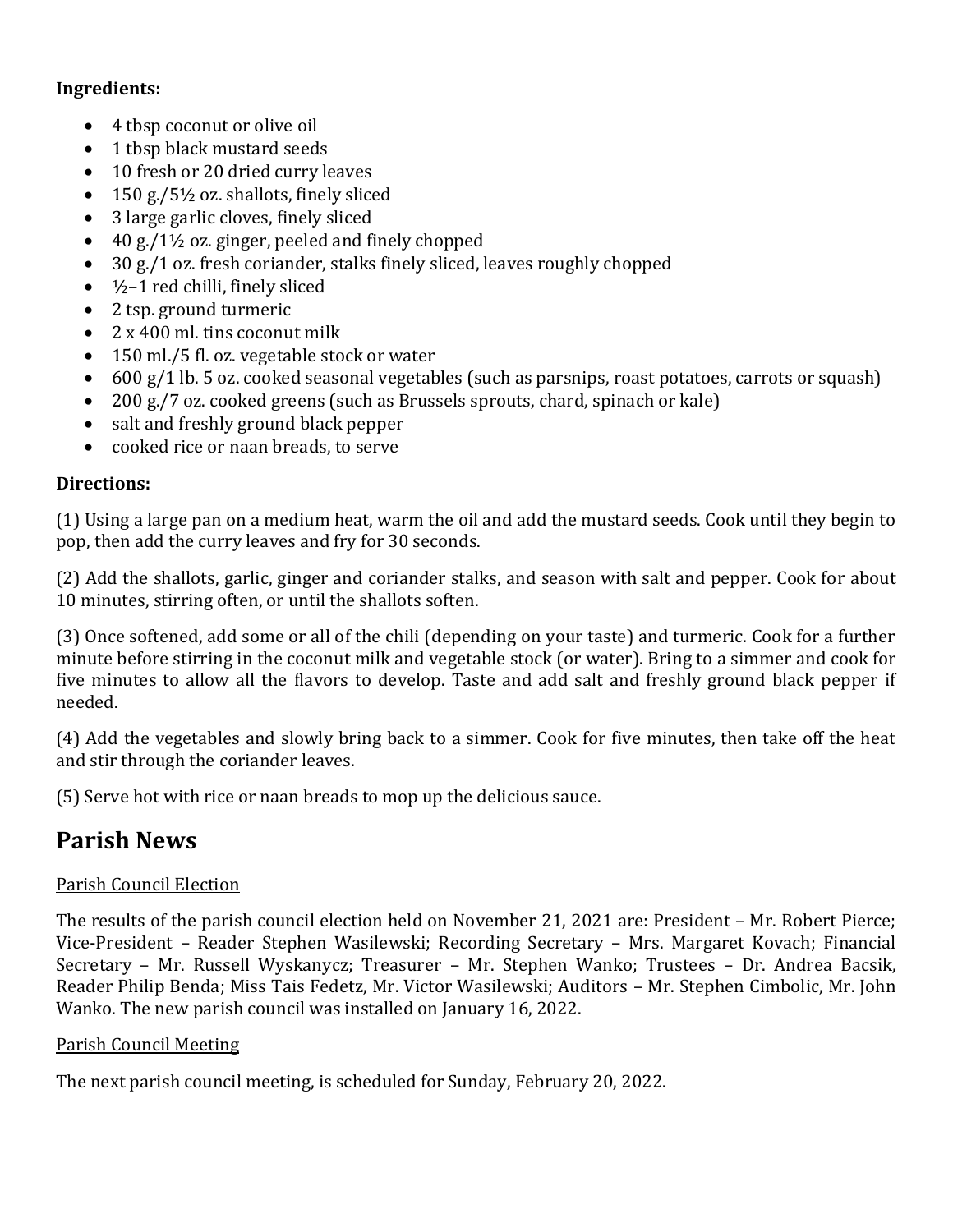# **Schedule of Services**

February 1-2, 2022 [*Presentation of Christ*] February 12-13, 2022

6:00 PM (Tues.) – Great Vespers w. Lity 5:00 PM (Sat.) – Great Vespers 9:30 AM (Wed.) – Divine Liturgy 9:30 AM (Sun.) – Divine Liturgy

5:00 PM (Sat.) – Great Vespers 5:00 PM (Sat.) – Great Vespers

February 26, 2022 is the first of the Memorial Saturdays of the year. If your list of the faithful departed needs updating, inform Fr. Sophrony by 2/20/2022.

# **Daily Bible Readings**

1. James 3:1-10; Mark 11:11-23 15. 2 Peter 2:9-22; Mark 13:14-23 2. Hebrews 7:7-17; Luke 2:22-40 16. 2 Peter 3:1-18; Mark 13:24-31 3. James 4:7-5:9; Mark 11:27-33 17. 1 John 1:8-2:6; Mark 13:31-14:2 4. 1 Peter 1:1-2, 10-12, 2:6-10; Mark 12:1-12 18. 1 John 2:7-17; Mark 14:3-9 5. 1 Thessalonians 5:14-23; Luke 17:3-10 19. 2 Timothy 3:1-9; Luke 20:46-21:4 6. 1 Timothy 4:9-15; Luke 19:1-10 20. 1 Corinthians 6:12-20; Luke 15:11-32 7. 1 Peter 2:21-3:9; Mark 12:13-17 21. 1 John 2:18-3:10; Mark 11:1-11 8. 1 Peter 3:10-22; Mark 12:18-27 22. 1 John 3:11-20; Mark 14:10-42 9. 1 Peter 4:1-11; Mark 12:28-37 23. 1 John 3:21-4:6; Mark 14:43-15:1 10. 1 Peter 4:12-5:5; Mark 12:38-44 24. 1 John 4:20-5:21; Mark 15:1-15 11. 2 Peter 1:1-10; Mark 13:1-8 25. 2 John 1:1-13; Mark 15:22-25, 33-41 14. 2 Peter 1:20-2:9; Mark 13:9-13 28. 3 John 1:1-15; Luke 19:29-40, 22:7-39

February 5-6, 2022 February 19-20, 2022

9:30 AM (Sun.) – Divine Liturgy 9:30 AM (Sun.) – Divine Liturgy

February 26-27, 2022

9:30 AM (Sat.) – General Panichida 5:00 PM (Sat.) – Great Vespers 9:30 AM (Sun.) – Divine Liturgy

12. 2 Timothy 2:11-19; Luke 18:2-8 26. 1 Cor. 10:23-28; Luke 21:8-9, 25-27, 33-36 13. 2 Timothy 3:10-15; Luke 18:10-14 27. 1 Corinthians 8:8-9:2; Matthew 25:31-46

## **Special Donations**

*Please note that for Special Donations in March to be acknowledged in Quo Vadis, it is necessary for the donation to be recorded in the Special Donations register in the church vestibule by February 20, 2022.*

February 6, 2022

**St. John's Cross** offered by Fr. W. Sophrony Royer in memory of Archpriest John Udics. **St. Nicholas' Cross** offered by Fr. W. Sophrony Royer in memory of Archimandrite Athanasy Mastalski.

February 13, 2022

**Sanctuary Lamp** offered by Fr. W. Sophrony Royer in memory of Fr. Thomas Sheridan, S.J.

February 20, 2022

**Sanctuary Lamp** offered by Fr. W. Sophrony Royer in memory of Rita Richards.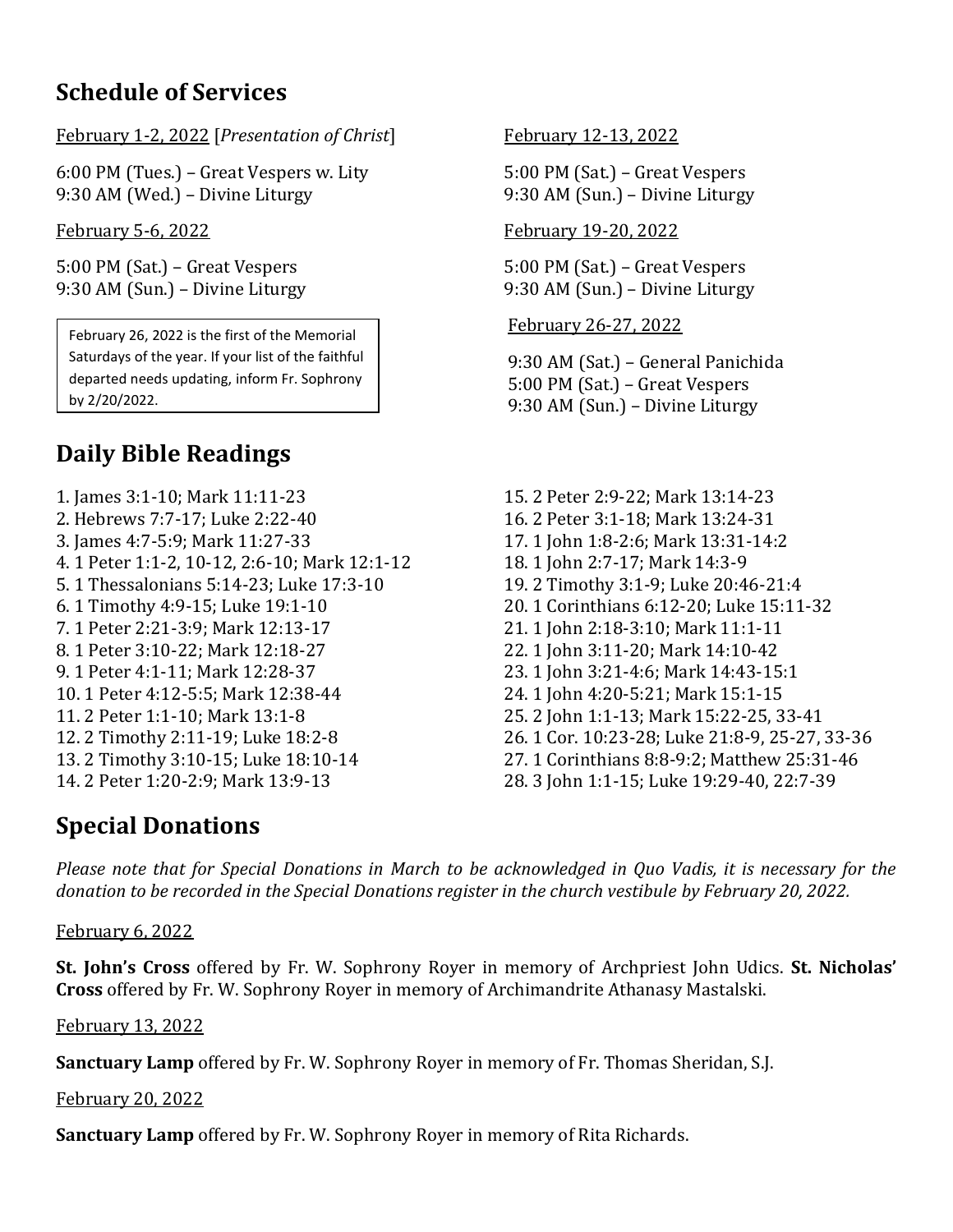**Altar Vigils** offered by Fr. W. Sophrony Royer in memory of Albert & Vera Royer (25th anniversary of repose). **Sanctuary Lamp** offered by John and Helen Wanko in memory of Mary Macinsky (anniversary of repose).

# **Financial Snapshot**

*To provide a greater understanding of our parish finances, as of this issue we are including a financial snapshot in "Quo Vadis." The information is presented in a concise format that shows what is most relevant. Because of the timing of the newsletter, and when the financials are prepared, the information presented will be approximately two months behind.*

| December 2021                                      |                |
|----------------------------------------------------|----------------|
| <b>Weekly Donations</b>                            | \$<br>3,514.00 |
| Monthly Revenue (Pay It Forward Rewards, Gift Card |                |
| Rebates, Interest Income, etc.)                    | \$900.07       |
| <b>Total Monthly Income</b>                        | \$4,414.07     |
| Salaries and Benefits                              | \$5,188.60     |
| Diocesan Obligation                                |                |
| <b>Operating Expenses</b>                          | \$4,656.72     |
| <b>Total Monthly Expenses</b>                      | \$9,845.32     |
| <b>Monthly Surplus (Deficit)</b>                   | \$(5,431.25)   |
| Special Donations: Christmas/Easter                | \$6,350.00     |



NOTE: Our savings continue to cover the gap between our income and expenses. Liquid assets have decreased by 85% (approximately \$103,412) over the last 10+ years. (*Increase from 2019 to 2020 was entirely due to \$9,700 received through the PPP (Payroll Protection Plan).*

*The offering of time, talent, and treasure should be a free offering of love from the heart. Thank you for your stewardship. May God bless you for your generosity.*

### **Remember to support the parish every time you shop!**

*ShopRite, Stop & Shop, and Acme gifts cards available for purchase in the church vestibule.*